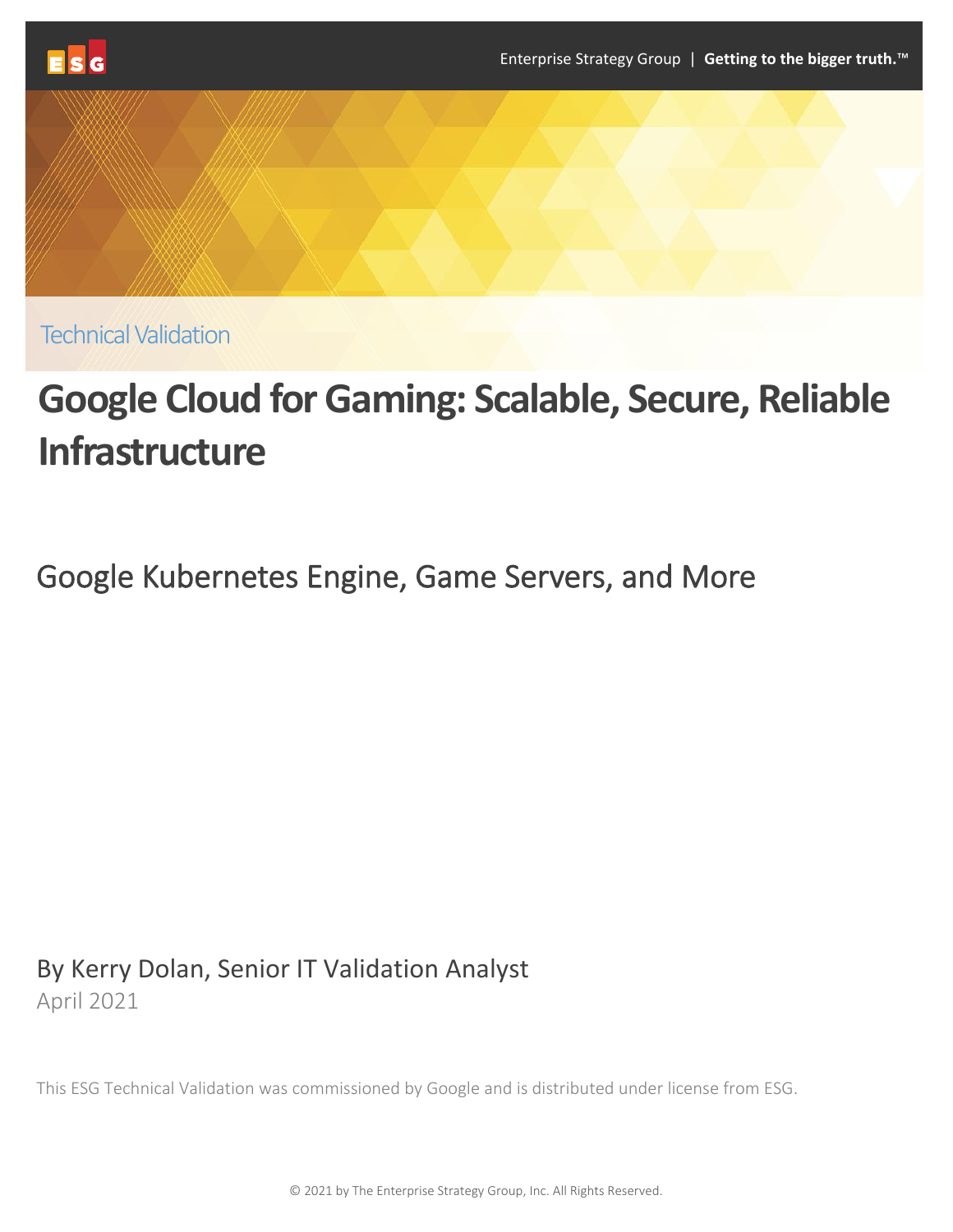

#### **Contents**

| $\label{lem:1.1} \mbox{Introduction} \,\, \ldots \,\, \ldots \,\, \ldots \,\, \ldots \,\, \ldots \,\, \ldots \,\, \ldots \,\, \ldots \,\, \ldots \,\, \ldots \,\, \ldots \,\, \ldots \,\, \ldots \,\, \ldots \,\, \ldots \,\, \ldots \,\, \ldots \,\, \ldots \,\, \ldots \,\, \ldots \,\, \ldots \,\, \ldots \,\, \ldots \,\, \ldots \,\, \ldots \,\, \ldots \,\, \ldots \,\, \ldots \,\, \ldots \,\, \ldots \,\, \ldots \,\, \ldots \,\, \ldots \,\, \ldots \$ |  |
|-----------------------------------------------------------------------------------------------------------------------------------------------------------------------------------------------------------------------------------------------------------------------------------------------------------------------------------------------------------------------------------------------------------------------------------------------------------------|--|
|                                                                                                                                                                                                                                                                                                                                                                                                                                                                 |  |
|                                                                                                                                                                                                                                                                                                                                                                                                                                                                 |  |
|                                                                                                                                                                                                                                                                                                                                                                                                                                                                 |  |
|                                                                                                                                                                                                                                                                                                                                                                                                                                                                 |  |
|                                                                                                                                                                                                                                                                                                                                                                                                                                                                 |  |
|                                                                                                                                                                                                                                                                                                                                                                                                                                                                 |  |
|                                                                                                                                                                                                                                                                                                                                                                                                                                                                 |  |
|                                                                                                                                                                                                                                                                                                                                                                                                                                                                 |  |
|                                                                                                                                                                                                                                                                                                                                                                                                                                                                 |  |
|                                                                                                                                                                                                                                                                                                                                                                                                                                                                 |  |
|                                                                                                                                                                                                                                                                                                                                                                                                                                                                 |  |

# ESG Technical Validations

The goal of ESG Technical Validations is to educate IT professionals about information technology solutions for companies of all types and sizes. ESG Technical Validations are not meant to replace the evaluation process that should be conducted before making purchasing decisions, but rather to provide insight into these emerging technologies. Our objectives are to explore some of the more valuable features and functions of IT solutions, show how they can be used to solve real customer problems, and identify any areas needing improvement. The ESG Validation Team's expert third-party perspective is based on our own hands-on testing as well as on interviews with customers who use these products in production environments.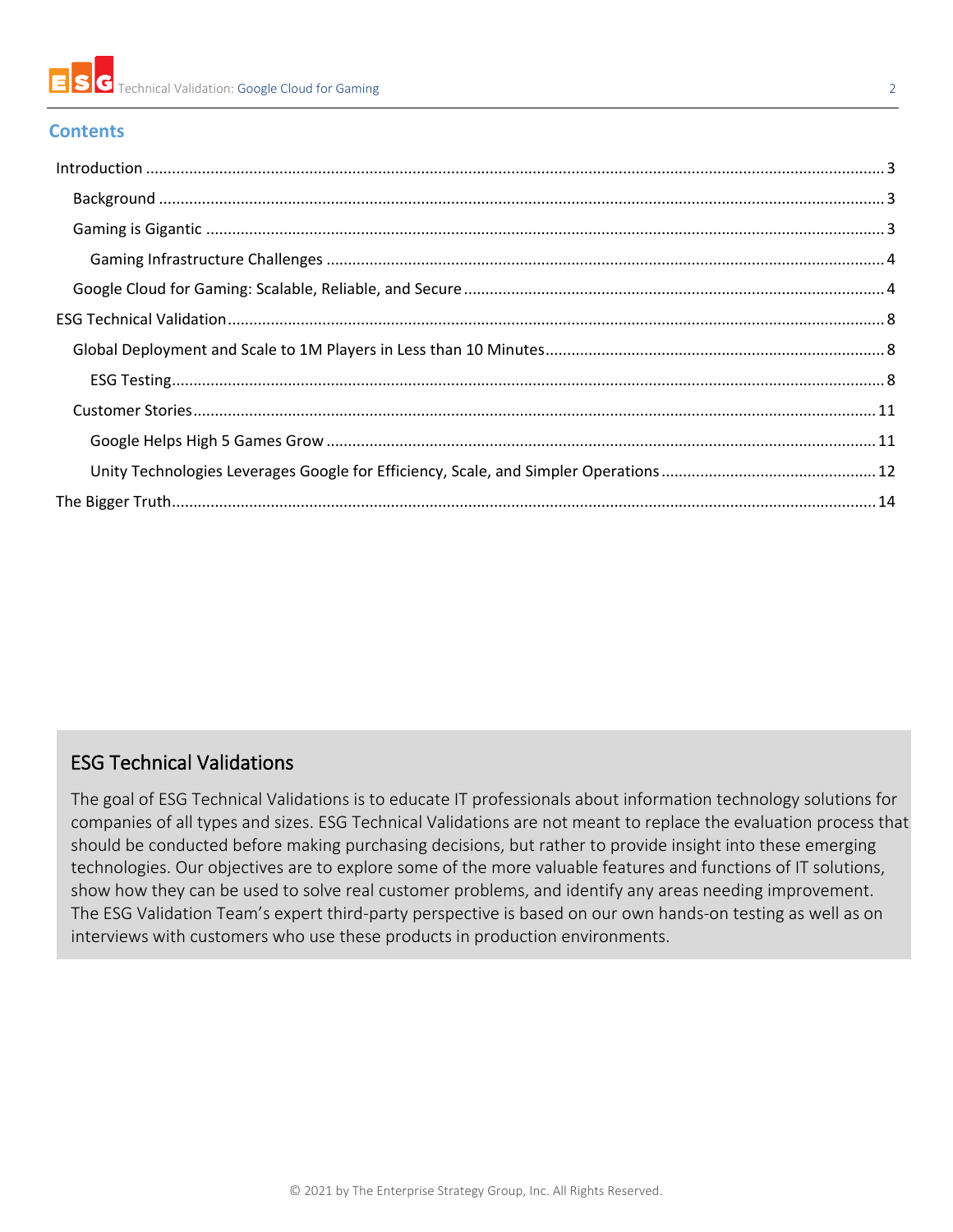# <span id="page-2-0"></span>**Introduction**

This ESG Technical Validation documents ESG's review of Google solutions for the gaming industry, including Google Cloud an[d Google Kubernetes Engine](https://cloud.google.com/kubernetes-engine) (GKE). The report focuses on real-world proof points including an impressive scale demonstration and real customer successes.

### <span id="page-2-1"></span>**Background**

The challenges of managing infrastructure have driven many organizations to use public cloud infrastructure-as-a-service (IaaS). While it was initially used for development, today organizations are running business-driving, production applications on IaaS. The benefits are significant, as organizations can offload everyday operations, including scaling, data protection, patching, upgrades, and maintenance, freeing up IT staff for other tasks. According to recent ESG research, 90% of respondents currently use or plan to use IaaS, with 78% currently using it and 12% planning to use it. IaaS usage has grown every year over the past decade, with growth almost doubling since 2017 (42% - 78%). $^{\rm 1}$ 

**Figure 1. Current Usage of Public Cloud IaaS**



*Source: Enterprise Strategy Group*

## <span id="page-2-2"></span>**Gaming is Gigantic**

Video gaming is a huge industry across the globe. By some estimates there are more than 2 billion gamers, representing a quarter of the world's population.<sup>2</sup> They are playing mobile games, console games, online games, and virtual reality games offering action, adventure, role-playing, simulation, strategy, sports, puzzles. . . in fact, almost anything you can think of can be incorporated into a game. Games can be single or multiplayer, local or global, with features that include the ability to "level up," purchase new "lives," collect and use objects, communicate with other players, compare scores, and

<sup>1</sup> Source: ESG Master Survey Results, *[2021 Technology Spending Intentions Survey,](https://research.esg-global.com/reportaction/MSR2021SpendingIntentionsDec2020/Toc)* December 2020.

<sup>2</sup> Source: Wired, *[An Infrastructure Arms Race Is Fueling the Future of Gaming](https://www.wired.com/story/cloud-gaming-infrastructure-arms-race/)*, June 2020.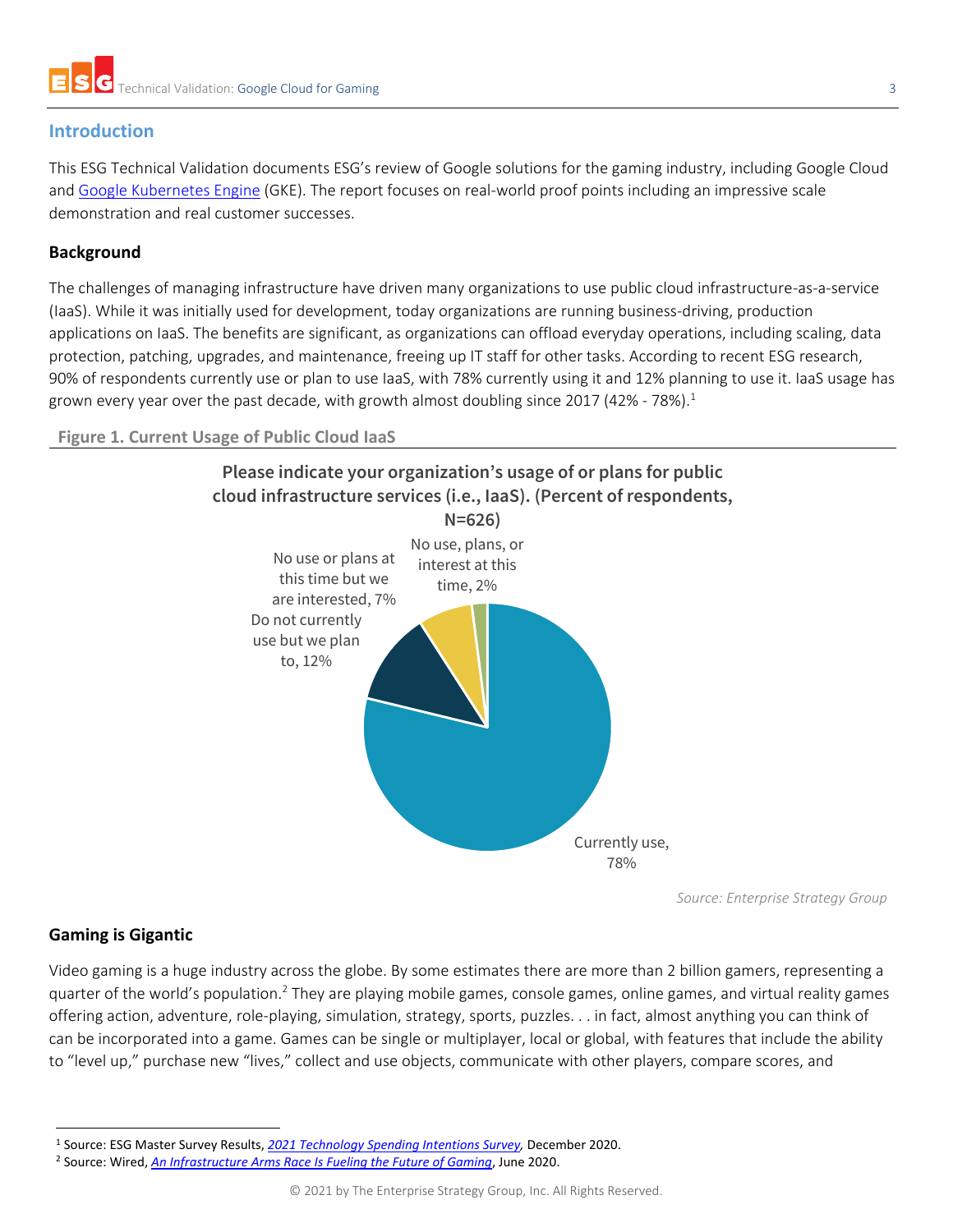for those running their own data centers.

broadcast the experience. Game developers are constantly innovating to increase the number of players, expand the experience, and monetize player activities.

#### <span id="page-3-0"></span>Gaming Infrastructure Challenges

A key challenge in game delivery is building and maintaining the infrastructure—servers, storage, networks, security—to deliver the optimal experience and ensure the level of performance that players demand. Many game companies leverage containers and microservices architectures orchestrated with Kubernetes. This deployment has numerous advantages: it speeds start up and scaling; increases portability; improves security by isolating applications; increases resource efficiency; and enables faster enhancements with continuous integration/continuous development (CD/CD). But building this kind of infrastructure requires IT expertise, which game developers often lack. Challenges include:

- *Scale and Spikes*. Numbers of users change at launch, as features are added, and as users come and go. When a game is initially launched, game hosters have no idea how many players will join; the latest hot game may add a million users in a day. To support that, organizations must have the ability to ramp up quickly and maintain performance. This includes compute power (usually in virtual machines (VMs) running in clusters), network connectivity, database activity, and data centers located near enough to users to avoid latency issues. Games typically experience peaks and troughs of usage, which require the ability to scale up and then back again for cost efficiency. Managing this variable scale is a huge challenge
- *Manageability*. One of the biggest challenges game companies experience is having sufficient IT staff around the world to operate the infrastructure on a daily basis. Managing large Kubernetes clusters takes significant time and effort. In addition to scaling for peaks and troughs, they must keep hardware and software patched and up to date at all times; handle node/component failures; and implement log acceleration, network policies, and health checks. A critical management challenge is keeping the entire system secure, as cyber-attacks are constantly on the horizon.
- *Reliability*. Gamers have little tolerance for downtime or disruption, so hosting platforms must be completely reliable and IT managers must be able to perform maintenance and updates without interrupting play. Games may transmit packets 100 times per second between the player and the server; networks that drop or delay packets disrupt play. Even minor problems with response times can cause players to leave the game, damaging revenue opportunities. IT must be able to maintain reliability at all costs, including scaling VMs, updating network switches, expanding databases, and adding points of presence (PoPs) without disrupting play.
- *Databases and machine learning (ML)*. Databases are needed to capture player rankings and inventory updates, and to monetize in-game activities. The ability for players to purchase additional "lives" or tools makes games more engaging and increases revenue. To handle this, many games run hundreds of instances of commodity databases; this is difficult to scale globally, and increases demands on IT staff. To get the most out of these player activities, game companies need to mine the data they collect; training models with machine learning tools enables them to make money faster. Managing database instances across the globe to deliver these insights adds cost and complexity.

#### <span id="page-3-1"></span>**Google Cloud for Gaming: Scalable, Reliable, and Secure**

The key benefit of Google for gaming is that it can provide a high-performance, high-quality gaming infrastructure as a managed service, relieving game companies of building, managing, operating, and supporting it on their own. This





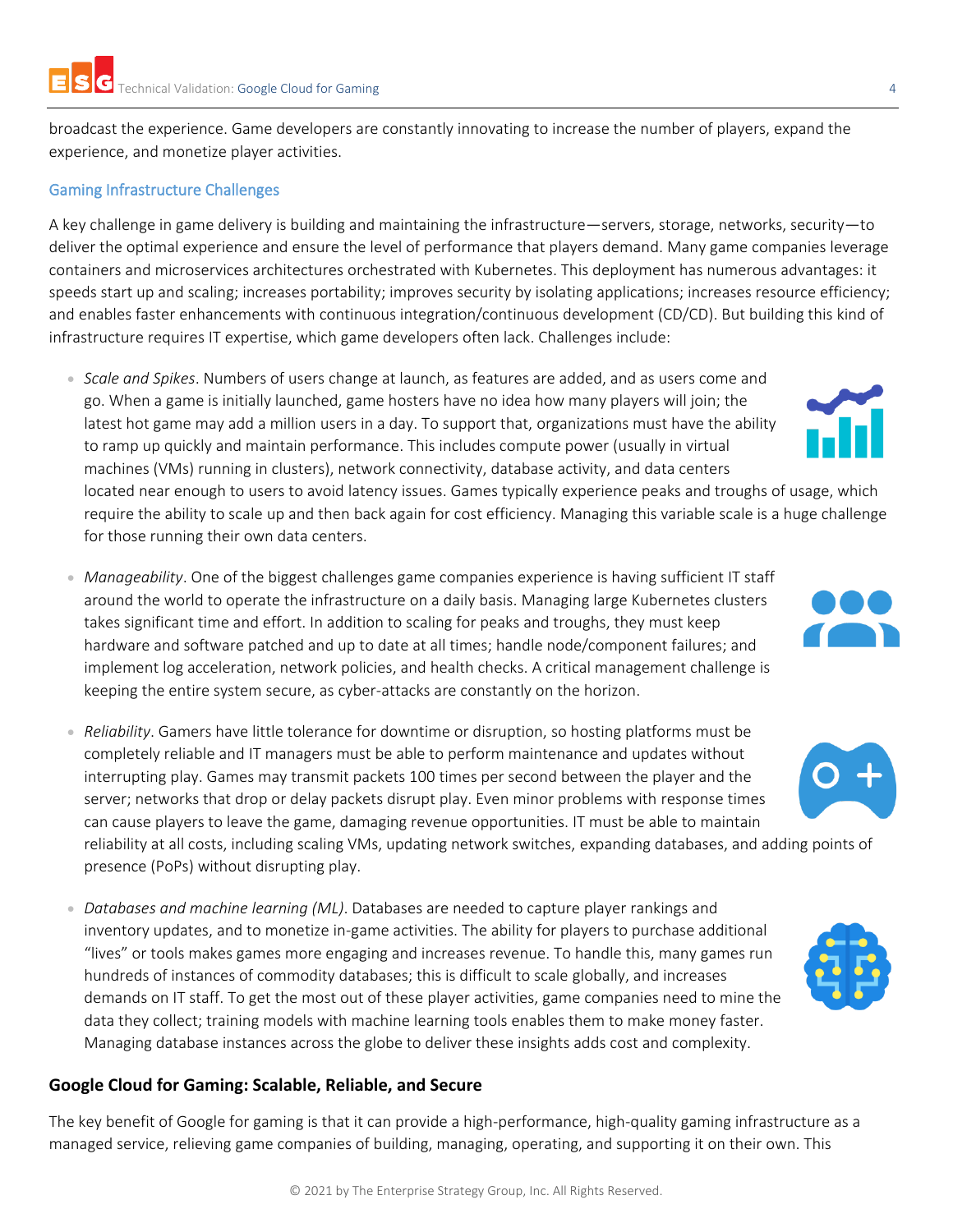simplification reduces the total cost of infrastructure and can mean the difference between success and failure. It lets game companies focus on what they do best—creating enticing game experiences.

While Google's public cloud offers a range of products that can support specific gaming processes, our focus is on the fully managed, secure infrastructure with massive scalability and complete reliability. There are numerous Google Cloud solutions that provide a robust and complete gaming environment, including game servers, fast network capabilities, databases, and Kubernetes container orchestration; several are mentioned below.

• *Google Cloud*. The Google Cloud ecosystem includes globally distributed regions connected by Google's dedicated, high-speed, fiber-optic network. There are currently 24 regions and 144 points of presence that deliver low latency, with additional PoPs in process. Different compute instances can be used for cost efficiency, such as less costly VMs for casual mobile games, and high-clock-speed servers for battle royale games.



• *Google Kubernetes Engine*. This secure, managed container platform lets game

companies place their gaming infrastructures wherever they need for a low latency experience. GKE provides containerized solutions with prebuilt deployment templates and supports massive scaling, including thousands of containers, nodes, and pods on a single cluster. The GKE platform fully manages the control plane, handling numerous server tasks such as cluster management across time zones and CI/CD pipeline code creation for game servers around the world. Organizations can take advantage of GKE capabilities in on-premises data centers or wherever they are needed usin[g Anthos,](http://cloud.google.com/anthos) a managed application platform. Anthos extends Google Cloud services and engineering practices so organizations can modernize apps faster and maintain operational consistency. Features of GKE include:

- o Horizontal and vertical autoscaling of pods and clusters based on CPU and memory needs.
- o Node pools, groups of similarly configured nodes that are managed and scaled as independent groups.
- o Automatic repairs and upgrades.
- o Two operational modes:
	- Autopilot mode. Google provisions and manages the underlying cluster infrastructure, including nodes and node pools. Clusters are pre-configured with GKE best practices using customer workload-defined resource requirements. Autopilot lets customers use Kubernetes without having to manage infrastructure, control plane, or nodes; it can reduce the operational load while ensuring high performance, security, and resilience.
	- Standard mode. Customers manage their cluster's underlying infrastructure, providing node configuration flexibility. This option is for customers that want to customize cluster configurations or manually provision/manage node infrastructure.
- o Choice of release channels to match the preferred update cadence for stability.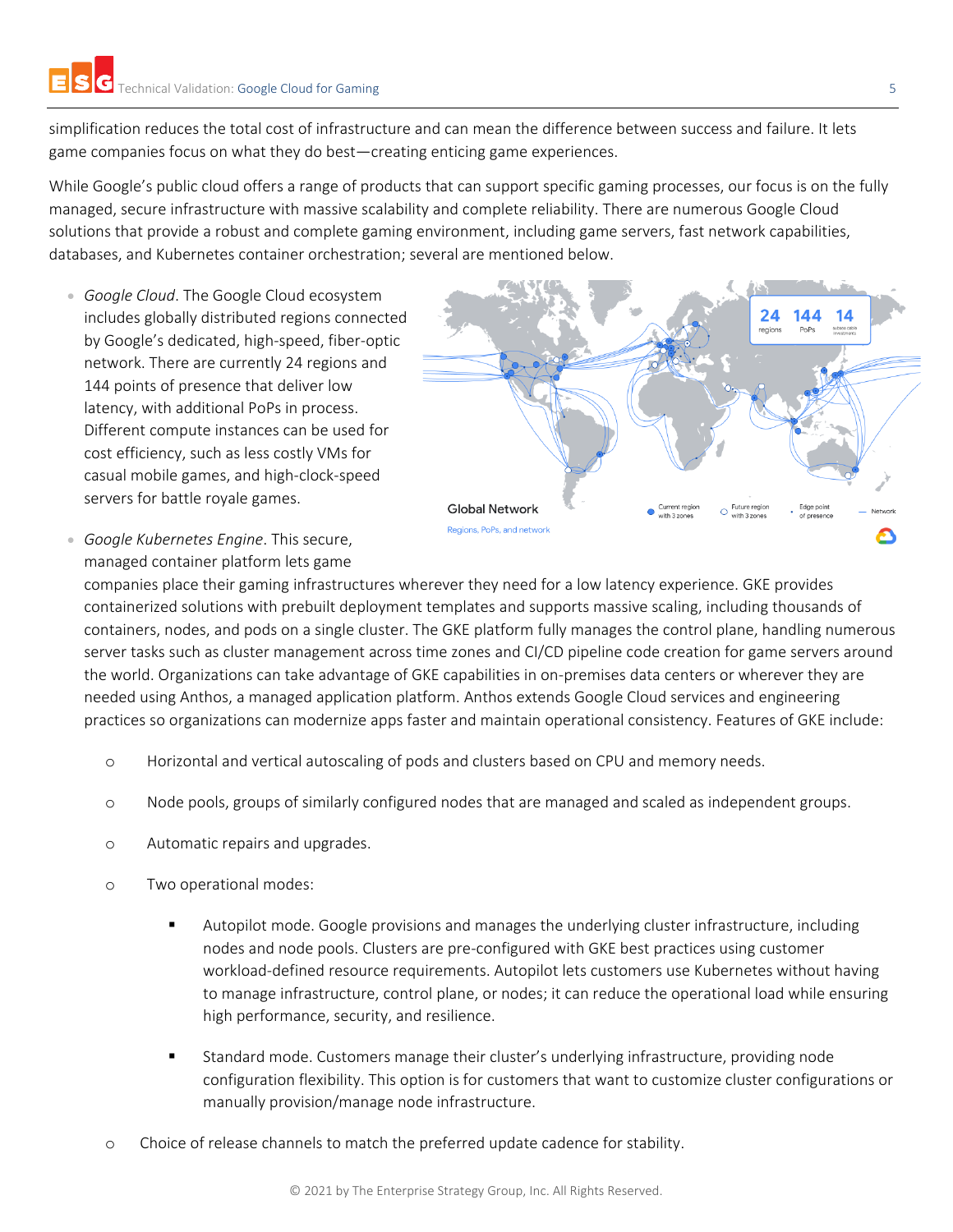- o Security features, including encryption and vulnerability scanning, support for Kubernetes Network Policy traffic restrictions, and private cluster support.
- o Integrated cloud monitoring and logging.
	- **■** For both Autopilot and standard modes, GKE nodes are pre-configured with agents that automatically collect system logs and metrics. Organizations can monitor the health of gaming resources by defining SLIs and SLOs and explore logs to troubleshoot, define proactive alerts for individual and aggregated player experiences, and provide actionable data for operations such as autobanning at scale.
- o Support from Google Site Reliability Engineers.
- *Agones* and *Google Cloud Game Servers (GCGS)* game hosting tools, which let game companies automate fleets of game servers, schedule scaling events, and monitor fleet health.
	- o Agones is a dedicated, open-source game server, designed to run multi-player game servers on top of Kubernetes clusters. It provides the ability to tailor servers to the needs of your games.
	- o GCGS is an open-source, fleet-orchestration management layer on top of Agones and Kubernetes that powers global, multi-cluster game server workloads. It provides visibility for running, scaling, and orchestrating game servers and monitoring their health, whether the clusters are running on GKE, bare metal, or a combination. Organizations may choose GCGS or continue to manage via direct access to Kubernetes clusters. GCGS provides:
		- Automatic scaling as needed according to custom game policies.
		- Easy management of multiple versions of game server code.
		- Simple deployment and a central control plane for Agones installation.
		- Access to Kubernetes and Agones APIs to tailor game servers as you need.
		- Full Google Cloud support.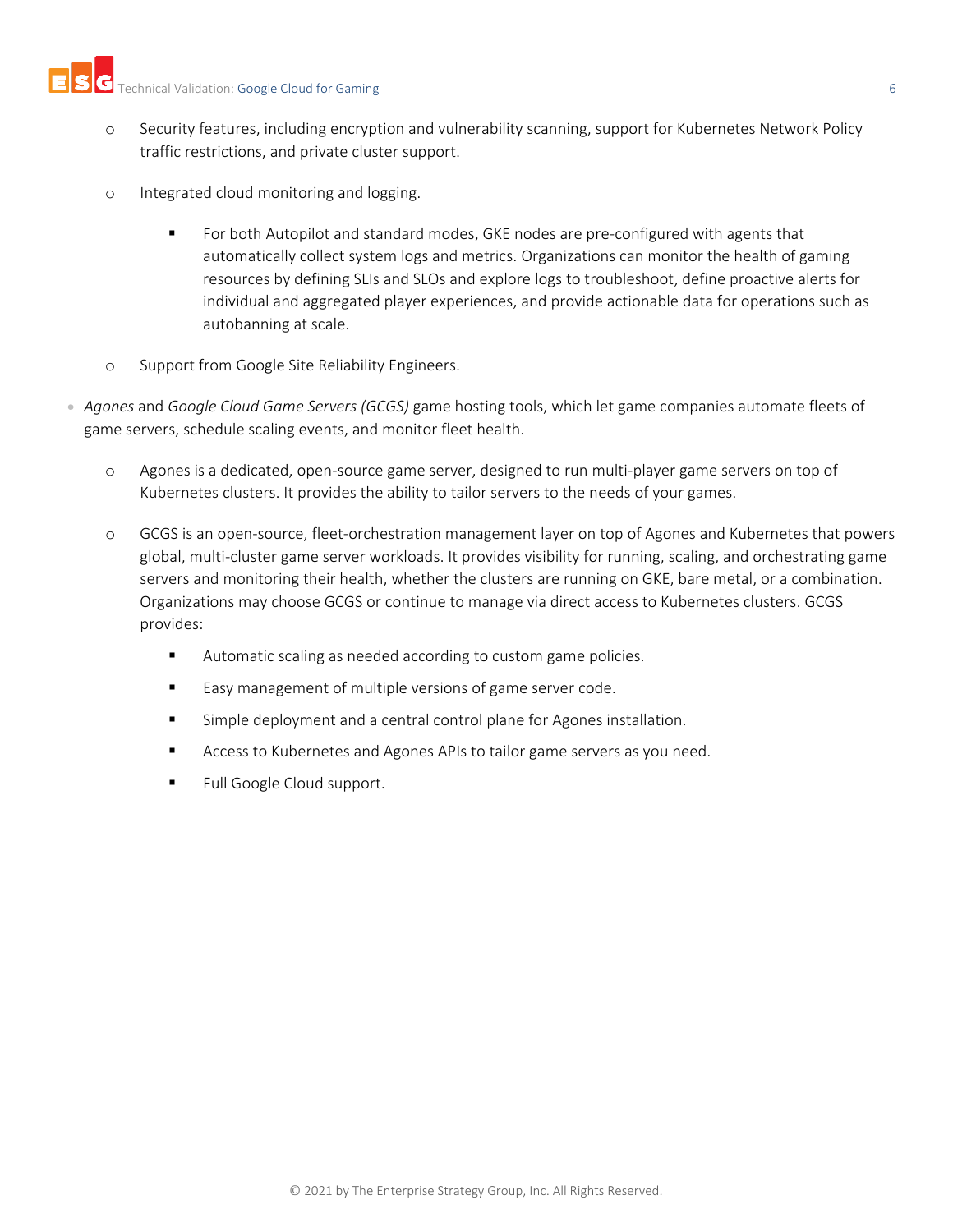



*Source: Enterprise Strategy Group*

- *Google BigQuery*, a scalable, serverless cloud data warehouse that speeds large-scale data analytics. BigQuery and its built-in machine learning help game companies gain insights to increase revenue by analyzing user activities, regardless of whether they are running their games on GKE or bare metal. Security and reliability are built-in to ensure high availability. Gaining analytics insight without having to do day-to-day infrastructure management is a significant benefit. (According to Google, one well-known game seamlessly ingests more than 70 billion events per day to BigQuery, with Google managing all the operations.)
- *Google Dataproc* offers customers Apache Spark on GKE to accelerate their Spark streaming, batch, and data analytics jobs for in-game offers and recommendations. Spark on GKE provides a resource management upgrade beyond the traditional YARN-based tooling. This helps isolate Spark code and version dependencies so companies can quickly build, improve, and deploy new pipelines and analytics.
- *Google Cloud Spanner*, a fully managed, horizontally scalable, highly available relational database. Game deployments benefit from Spanner's ease of management, high performance across regions, single-instance deployment, and automatic scalability. Spanner never needs to be paused for patches, backups, failover, or even schema updates. Using Google's dedicated infrastructure, Spanner guarantees consistency and zero planned downtime, even at the most extreme scale, which results in better game play and satisfied customers. Spanner is a globally distributed, ACIDcompliant database that automatically handles replicas, sharding, and transaction processing, so customers can quickly scale to meet any surge in game demand, even when users grow from zero to millions in a few hours.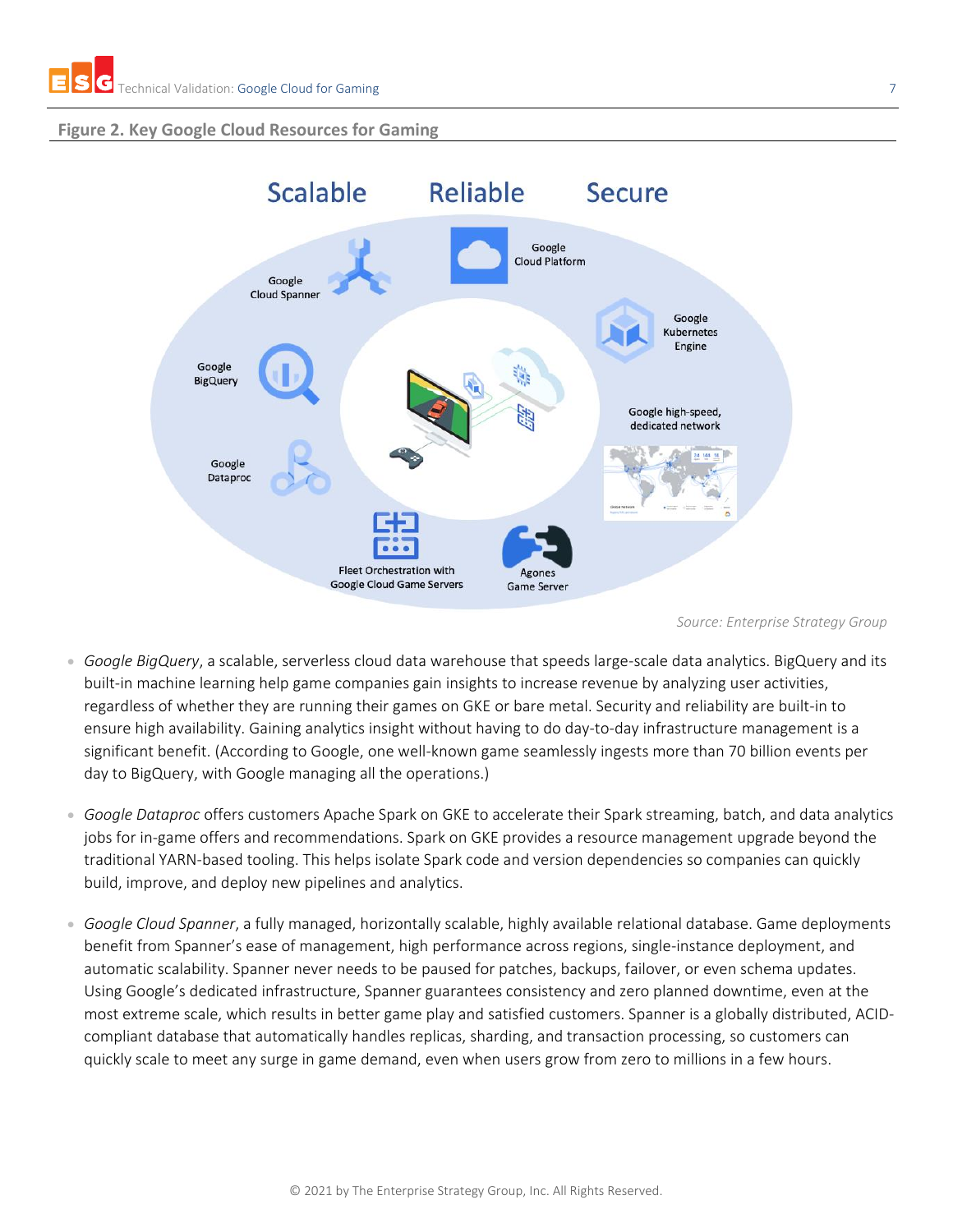# <span id="page-7-0"></span>**ESG Technical Validation**

ESG reviewed a demonstration of how easy it is to set up and deploy a worldwide game with a Google gaming infrastructure that automatically scales.

#### <span id="page-7-1"></span>**Global Deployment and Scale to 1M Players in Less than 10 Minutes**

To power a global game, several components are required: A global, high-performance network to connect users with the game and with each other; high-performance compute to run simulations and multi-player matches; global database instances to track player progress; planet-scale analytics to absorb continual events and help monetize them; and fleet orchestration to optimize the number of nodes as players join and leave.

#### <span id="page-7-2"></span>ESG Testing

ESG viewed a demonstration of setting up a game with Google Cloud and scaling resources to support one million users, using GKE, Agones, GCGS, BigQuery, and Spanner. This began with creating three clusters in the US, the Netherlands, and Japan and installing Agones. Figure 3 shows six-node clusters in the Netherlands (europe-west 4 region) and the US (uscentral1 region) with 102 vCPUs and 405 GB of memory, and a four-node cluster in Japan (asia-northeast1-a) with 68 vCPUs and 270 GB of memory. These pods were running Agones and nothing else.

#### **Figure 3. Create GKE Clusters**

| $\equiv$ | Google Cloud Platform De globalgame |                                                                                                            |                   |                       | $\alpha$           |                     | Search products and resources    | ۰                             |          |     |
|----------|-------------------------------------|------------------------------------------------------------------------------------------------------------|-------------------|-----------------------|--------------------|---------------------|----------------------------------|-------------------------------|----------|-----|
| ۵        | Kubernetes Engine                   | Kubernetes clusters                                                                                        |                   | <b>CREATE CLUSTER</b> | <b>ET DEPLOY</b>   |                     | <b><i>F</i></b> REGISTER CLUSTER | C! REFRESH<br><b>B</b> DELETE |          |     |
| 垂        | <b>Clusters</b>                     | A Kubernetes cluster is a managed group of VM instances for running containerized applications. Learn more |                   |                       |                    |                     |                                  |                               |          |     |
| 黏        | Workloads                           | Filter by label or name.                                                                                   |                   |                       |                    |                     |                                  |                               |          |     |
| Α        | Services & Ingress                  | Name -                                                                                                     | Location          | Cluster size          | <b>Total</b> cores | <b>Total memory</b> | Notifications                    | Lubels                        |          |     |
| 詛        | Applications                        | agones-demo                                                                                                | asia-northeast1-a | $\overline{1}$        | 68 vCPUs           | 270.00 GB           | Low resource requests            | goog-gameservices             | Connect  | / î |
|          |                                     | agones-demo                                                                                                | europe-west4      | 6                     | 102 vCPUs          | 405.00 GB           | ۰<br>Low resource requests       | goog-gameservices             | Connect: | / î |
| 田        | Configuration                       | agones-demo                                                                                                | us-central1       | 6                     | 102 vCPUs          | 405.00 GB           | ٠<br>Low resource requests       | goog-gameservices             | Connect  | / T |
| ۵        | Storage                             |                                                                                                            |                   |                       |                    |                     |                                  |                               |          |     |
|          |                                     |                                                                                                            |                   |                       |                    |                     |                                  |                               |          |     |

#### *Source: Enterprise Strategy Group*

Next, a game server that simulates a battle royale style game was created using the Go open-source programming language. This game server was used to record events, create player information such as rankings, and write them into Google Spanner. The game was deployed by defining it using Agones and GCGS. While the specification appears like a typical Kubernetes resource, it includes Agones abstractions to include gaming concepts such as fleets (groups of game servers). Agones enables Kubernetes to understand the game state and player count, etc., so that it can maintain game state and scale as needed. Gaming workloads are not like typical stateless workloads; a VM on which games are running cannot be shut down and scheduled on another node, since it would shut down the game experience.

The next task was to create numerous game servers, each able to support at least 150 players. Using the configurations specified, GCGS connected to each GKE cluster in each realm and began creating 4,200 servers in the U.S., 3,360 in the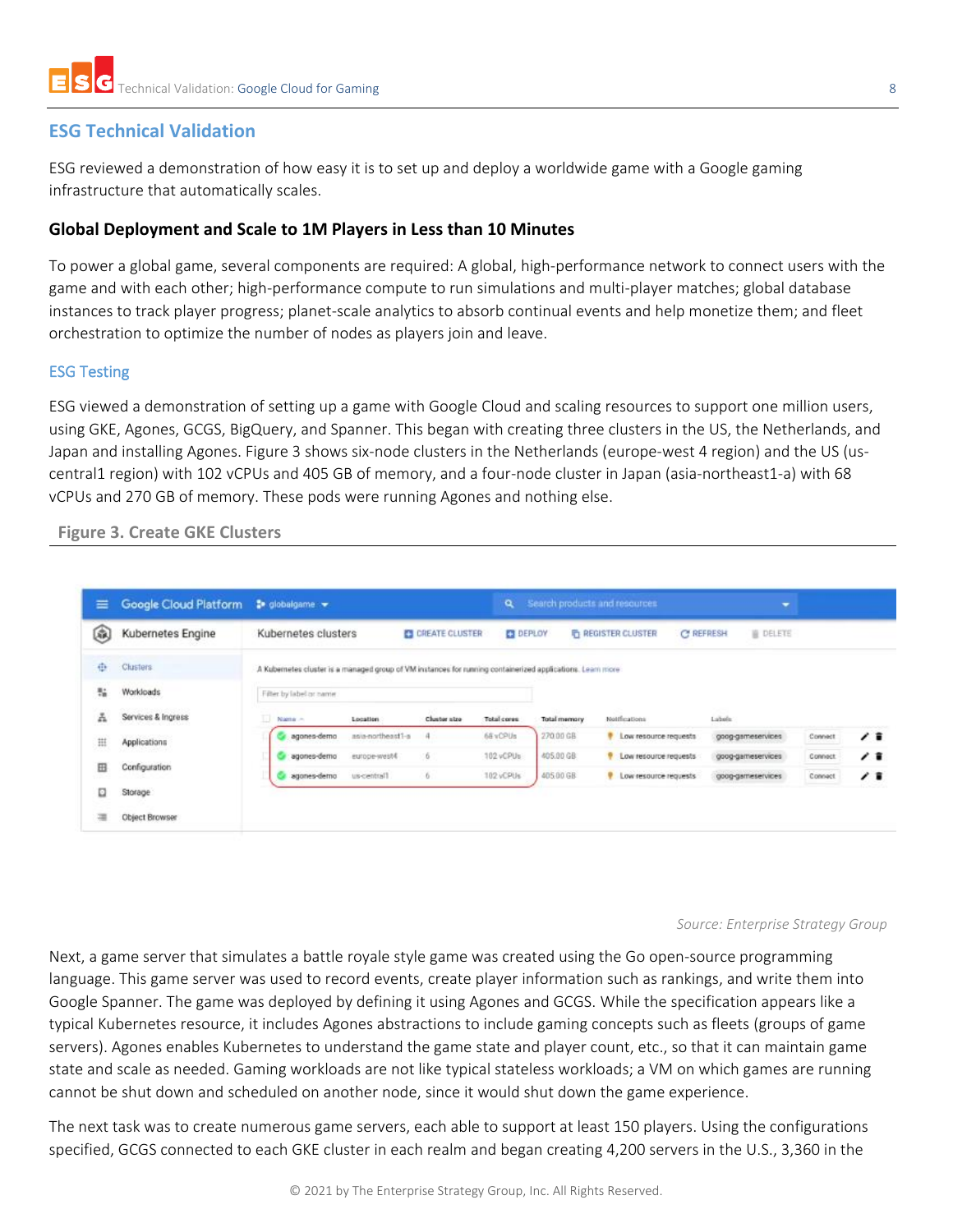Netherlands, and 500 in Japan. Agones and GKE automatically began adding VMs, creating thousands of pods and tens of thousands of vCPU cores across many clusters in the three regions.

In about eight minutes, the task was complete: 8,060 VMs were created, in three regions around the world, with the ability to support one million players. In Figure 4, the GKE interface displays the increased cluster sizes, CPU cores, and memory; below that is the script showing that the numbers of VMs requested for each region were created.

**Figure 4. Auto-scaling Clusters across Regions**



*Source: Enterprise Strategy Group*

Next, we reviewed the Spanner UI, where we could see the number of nodes in use and the CPU utilization, as well as the more than 83K concurrent requests typical of a large global game.

When the number of concurrent requests increases, adding resources is as simple as increasing the node count in Spanner; no database sharding is required, simplifying the process dramatically. Figure 5 shows the Spanner UI, displaying the details including a single database with 15 nodes, along with the charts of read and write requests in process.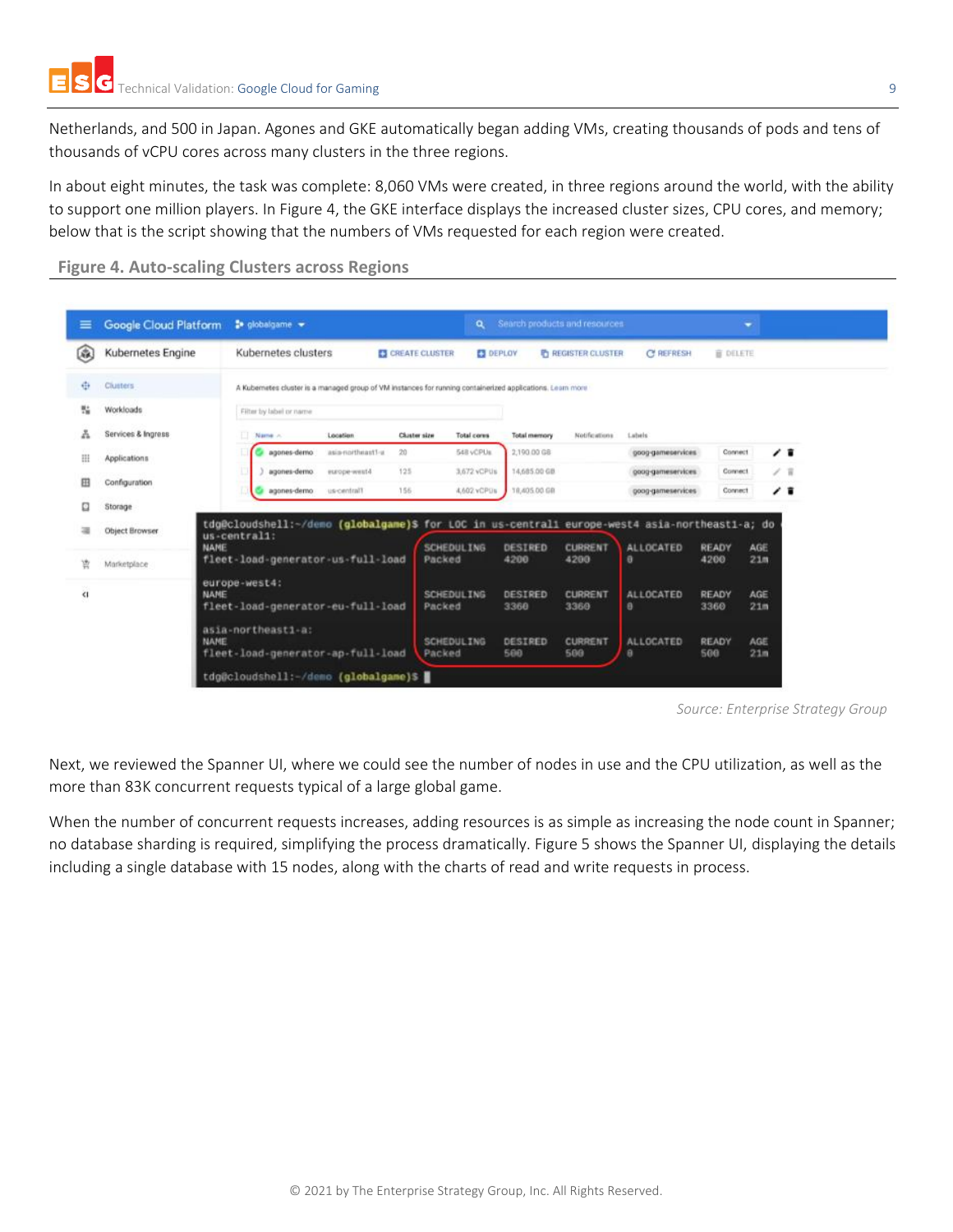|          | Coogle Cloud Platform |                                          | Q - Search products and measures and contact the contact of |                                                                                 | .                           |
|----------|-----------------------|------------------------------------------|-------------------------------------------------------------|---------------------------------------------------------------------------------|-----------------------------|
|          | <b>SEE</b> Monitoring | $\leftarrow$ same -                      |                                                             | $\label{eq:1} \mathcal{L}_{\mathcal{R}}$<br>Ф 22 фон тие м ни ти ти ни совтом ф |                             |
|          | Werkspace             | W raw.                                   |                                                             |                                                                                 |                             |
|          | gittsdgame            | Uloud Spanner Instance Details           |                                                             |                                                                                 |                             |
|          |                       | <b>Evatuace Name</b><br>GRESS            |                                                             | a Hall<br>$-0.11$<br>3.30                                                       | -- 1<br>4.48                |
| $\alpha$ | Overview              | <b>Distance (D)</b><br>game              |                                                             |                                                                                 |                             |
| 目        | Statchmartin          | Configuration Name<br>us-central?        |                                                             |                                                                                 |                             |
|          |                       | Configuration ID<br>regional up-contral? |                                                             | <b>Read Requests by Region</b>                                                  | 無口 1                        |
| à        | Services              | <b>Nade Count</b><br>15.                 |                                                             |                                                                                 |                             |
|          |                       | Database Count<br>T.                     |                                                             |                                                                                 | (bk)                        |
| á        | Metrics explorer      | Labels                                   |                                                             |                                                                                 |                             |
| ٠        | Alerting              |                                          |                                                             |                                                                                 | $-144$                      |
| w        | Uptime checks.        | Actions                                  |                                                             |                                                                                 | 75%                         |
| ü,       | Groups                | MANAGE.                                  |                                                             |                                                                                 | $\mathcal{H}_{\mathcal{M}}$ |
|          |                       |                                          |                                                             |                                                                                 | 10                          |
| ۰        | <b>Settings</b>       |                                          |                                                             |                                                                                 |                             |
|          |                       |                                          |                                                             | $+76$<br>$+11$<br>$+10$                                                         | $1 - 3 + 1$                 |
|          |                       |                                          |                                                             |                                                                                 |                             |
|          |                       |                                          |                                                             | <b>Mirrie-Herpzeists by Region</b>                                              | $= 111$                     |
|          |                       |                                          |                                                             | (T2) bytentioning(i) (Tasconovalizeed)                                          |                             |
|          |                       |                                          |                                                             |                                                                                 | to be continue.             |
|          |                       |                                          |                                                             |                                                                                 |                             |
|          |                       |                                          |                                                             |                                                                                 | in 18<br><b>BURDEY</b>      |
|          |                       |                                          |                                                             |                                                                                 | <b>HISTORY</b>              |
|          |                       |                                          |                                                             |                                                                                 | 4,291                       |
|          |                       |                                          |                                                             |                                                                                 |                             |
|          |                       |                                          |                                                             |                                                                                 | <b>SCARDS</b>               |
|          |                       |                                          |                                                             |                                                                                 | ٠                           |
|          |                       |                                          |                                                             | A-PM<br>A-241<br>mith.                                                          | <b>HALL</b>                 |
|          |                       |                                          |                                                             |                                                                                 |                             |

**Figure 5. Google Cloud Spanner: Instance Details with Read and Write Requests by Region**

*Source: Enterprise Strategy Group*

Finally, we viewed the activity in the Google BigQuery data warehouse, which was ingesting all the telemetry events since starting up the fleet. The BigQuery table had reached almost 100 GB with more than 800 million rows. With thousands of game servers inserting data, BigQuery was writing more than 800K rows per second.

# **Why This Matters**

Gaming creates huge IT infrastructure challenges, such as deploying and managing enough infrastructure close enough to players to avoid delays; scaling up and down to efficiently support participation peaks and valleys; and keeping the infrastructure maintained and reliable without interrupting play. Inadequate attention to any of these areas can impact revenue streams.

Google offers numerous solutions, including IaaS for complete hosting, management, and scaling of an organization's gaming infrastructure.

ESG validated that in less than 8 minutes, the Google gaming solution using Agones and Google Cloud Game Servers automatically scaled a complete infrastructure to support more than one million users. This included more than eight thousand compute cores on three continents; handling more than 80K concurrent requests per second in a global Spanner instance; and ingesting more than 800K rows per second in a BigQuery data warehouse.

When their cloud gaming infrastructures can scale VMs and databases automatically in response to users coming online, game companies can focus on game development and not on managing infrastructure.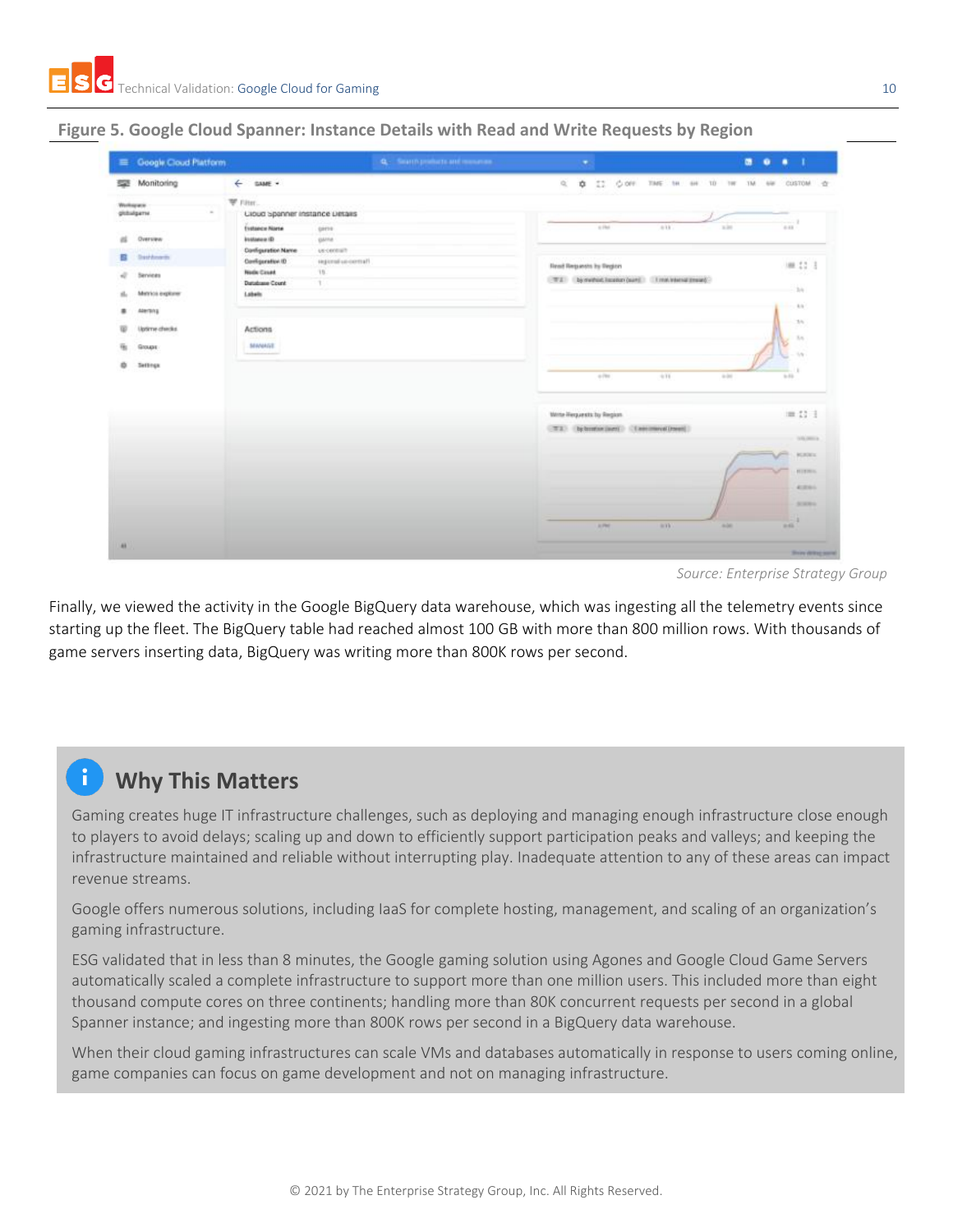#### <span id="page-10-0"></span>**Customer Stories**

ESG spoke with two Google gaming customers about their Google Cloud/GKE implementations and its advantages. Today's gaming market requires constant operations, no downtime, agility, and compliance with expanding regulatory requirements; both of these customers are extremely pleased with their Google Cloud/GKE deployments, and with the level of partnership they feel with their Google teams.

#### <span id="page-10-1"></span>Google Helps High 5 Games Grow

ESG spoke with Cesar Bodden, the Senior Director of DevOps Infrastructure and SRE for online gaming company High 5 Games. This company has been creating real-money, social, and casino-style games for more than 25 years, and currently offers more than 250 different games in markets around the world. In recent years, the company decided to update its technologies to support growth and scale in new markets, as well as to simplify delivery of a top-notch experience for users.

Before Google, the bulk of this company's IT infrastructure was comprised of 10 physical data centers around the world using VMware VMs. A few of these data centers remain due to data locality requirements in certain regions, but today 70% of the IT infrastructure is provided by Google IaaS in four regional data centers. The key components are Google Cloud, the global network, and GKE. The company self-manages numerous databases on Google Cloud, including BigQuery for analytics, and is soon to include Google Cloud SQL. Bodden says that this company has partners and integrators who want to join with them because of the services they can offer with Google.

One significant challenge that drove this company to Google was the pain of deployment in new regions. Having to build out new physical infrastructure was difficult and time consuming, and it was challenging to keep consistent across data centers. It also required up-front capital expenses. The company moved to Google Cloud and GKE a few years ago and was well positioned when Covid-19 hit; business skyrocketed during the pandemic, and the company would not have been able to handle it with strictly physical infrastructure.

#### *Scalability*

Moving to GKE has provided this company the ability to quickly scale up and down as needed. The ability to match resources to business needs increases profitability. For example, a big holiday in a country can drive 5x the normal volume of business in that region; as Bodden said, "*If we were still on the systems that we were using before, there's no way that we could scale out that rapidly without incurring a tremendous amount of cost."* With Google, the company builds systems that can scale to 10x whatever the peak of business was for the last six months, and there have been no problems handing these spikes. He continued, "*We don't even get alerted anymore—it's no longer a big issue for us. We just get told by our alerting systems after the fact that they scaled to a certain point, it was all handled, and scaled back. Where before, it was all hands on deck, sweating and panicking. Google affords us the freedom from distress."*

#### *Ease of Deployment*

Google Cloud and GKE have made this company more technology-agnostic and provided automation to easily create geographic redundancy. Now, the company can quickly deploy new systems and launch in new regions without stress, and with the consistency the company wants. Importantly, it is also much easier to zone off regions to accommodate required traffic boundaries. *"With physical data centers, it can take months to provision the hardware, get the network installed, and bring up the facility; with Google, my team has brought up a whole region of the world in 12 hours. That gives us access to hundreds of millions of potential new customers."* All of this automation saves money and frees up engineer time. And for some areas of the world, the Google network delivers faster service, delivering an improved level of game play for customers. Finally, while certain regions have required physical data centers, when their regional concerns change and they allow Google, it is extremely easy to deploy.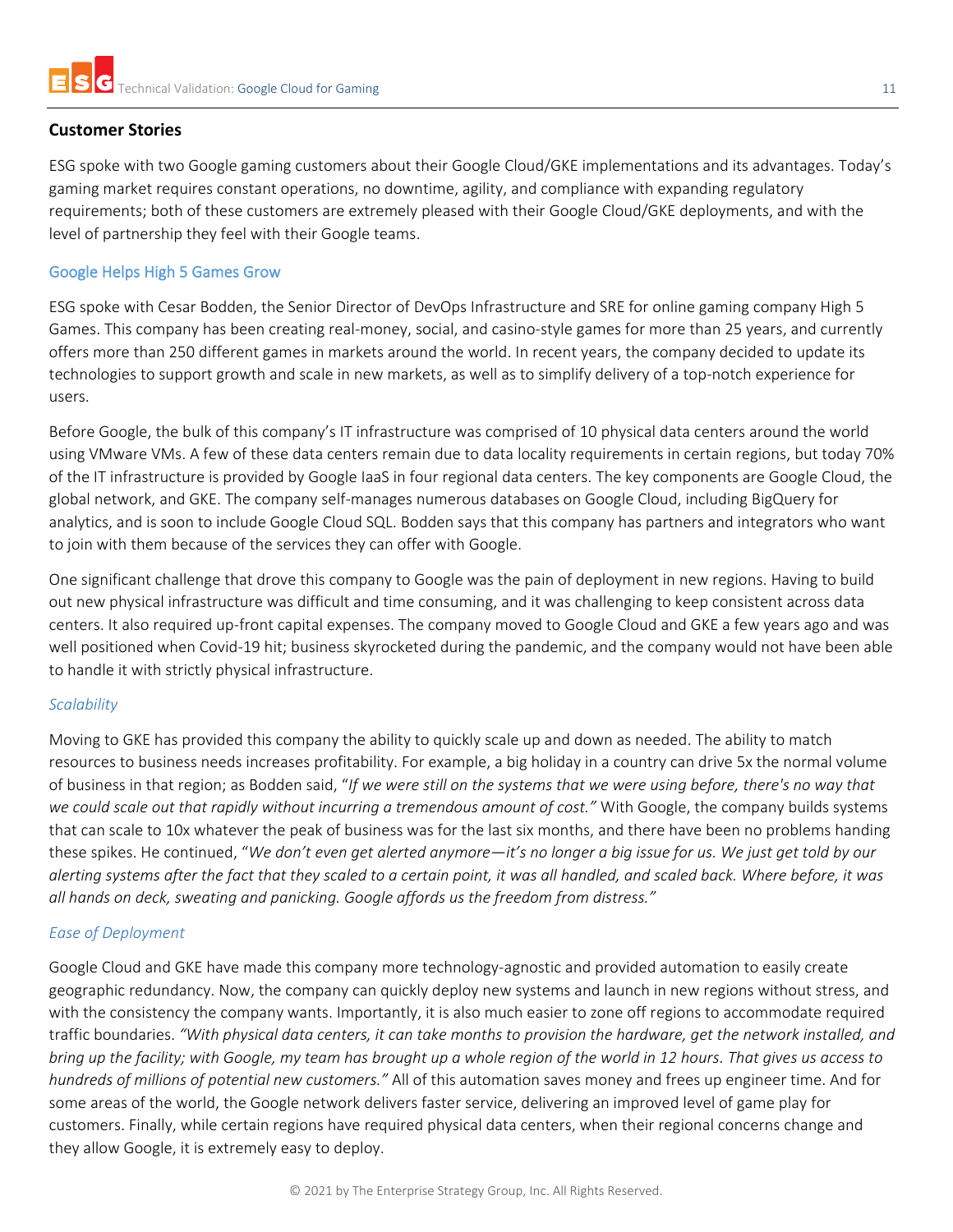#### *Ease of Management*

Management is significantly easier, starting with not having to send out IT staff to physical data centers. Says Bodden, "*We can redeploy 15, 20 clusters as needed, bring them down, bring them back up, reset, whatever we need in a couple of minutes, rather than what would have taken us days or weeks previously."* In addition, IT staff have been able to eliminate tedious technical tasks and instead focus on new technologies, reshaping their career trajectories.

#### *Reliability*

Reliability has been dramatically improved with the move to Google Cloud and GKE. This company had several major outages per year with the old infrastructure, but with Google and its automatic healing, uptime SLAs have been maintained 100%. This is especially important for the company's partner and integrators. In addition, the redundancy with Google means that if a major disaster occurs, the company can be back up and running in hours instead of the weeks it would have taken previously. Google also helps by using best practices and providing timely information about service updates.

#### *Security*

Google's security features make a big difference, with security teams focused on specific areas. Said Bodden, *"DDOS is a big concern in the gaming market, but with Google's built-in DDOS mitigation, I can sleep at night. Before Google we had a DDOS attack, and it took us four days to recover. I can't say how many attacks we've had now, because mitigation happens automatically."*

#### *Cost Savings*

Google has also saved the company money while delivering a better infrastructure. *"Don't get me wrong, it's expensive,"*  said Bodden*. "But if you look at the price that we would have been paying with iron . . . this would have probably cost us 5, 10, maybe 15 times what we paid out with Google."*

#### *Comparing Google with Physical Data Centers*

High 5 Games uses mostly Google infrastructure, but must keep physical data centers in certain areas of the world; as a result, they can clearly see the difference that Google makes. The difference, according to Bodden, is monumental. *"It's not even the difference between day and night, it's the difference between day on this planet and night in a black hole somewhere."* There are no more worries about massive pre-planning, whether servers will hold up or hit a capacity limit, whether a particular VMware version supports a feature, etc.

In summary, he said, *"One thing that matters to me most is that I totally trust Google. Name a provider and I've probably used them in my career. And I can honestly say, well, this is my first time using Google and it's been a better experience than all the others so far, because of the ease of deployment."*

#### <span id="page-11-0"></span>Unity Technologies Leverages Google for Efficiency, Scale, and Simpler Operations

ESG also spoke with Alan Page, Senior Director of Engineering at Unity. He is responsible for product and site reliability engineering, which includes infrastructure, continuous integration (CI) systems, tooling, and DevOps. Unity creates game development software that is widely used, with many game developers installing its game engine-agnostic software development kits (SDKs). All of the services Unity offers are microservices-based. In addition, the Operate Solutions division provides internet-based game services, including ads, game analytics, game economy (e.g., cloud inventory and wallets), and content delivery. Game developers who want to include ads in their games use one SDK; if they want to include in-app purchases they can add another SDK.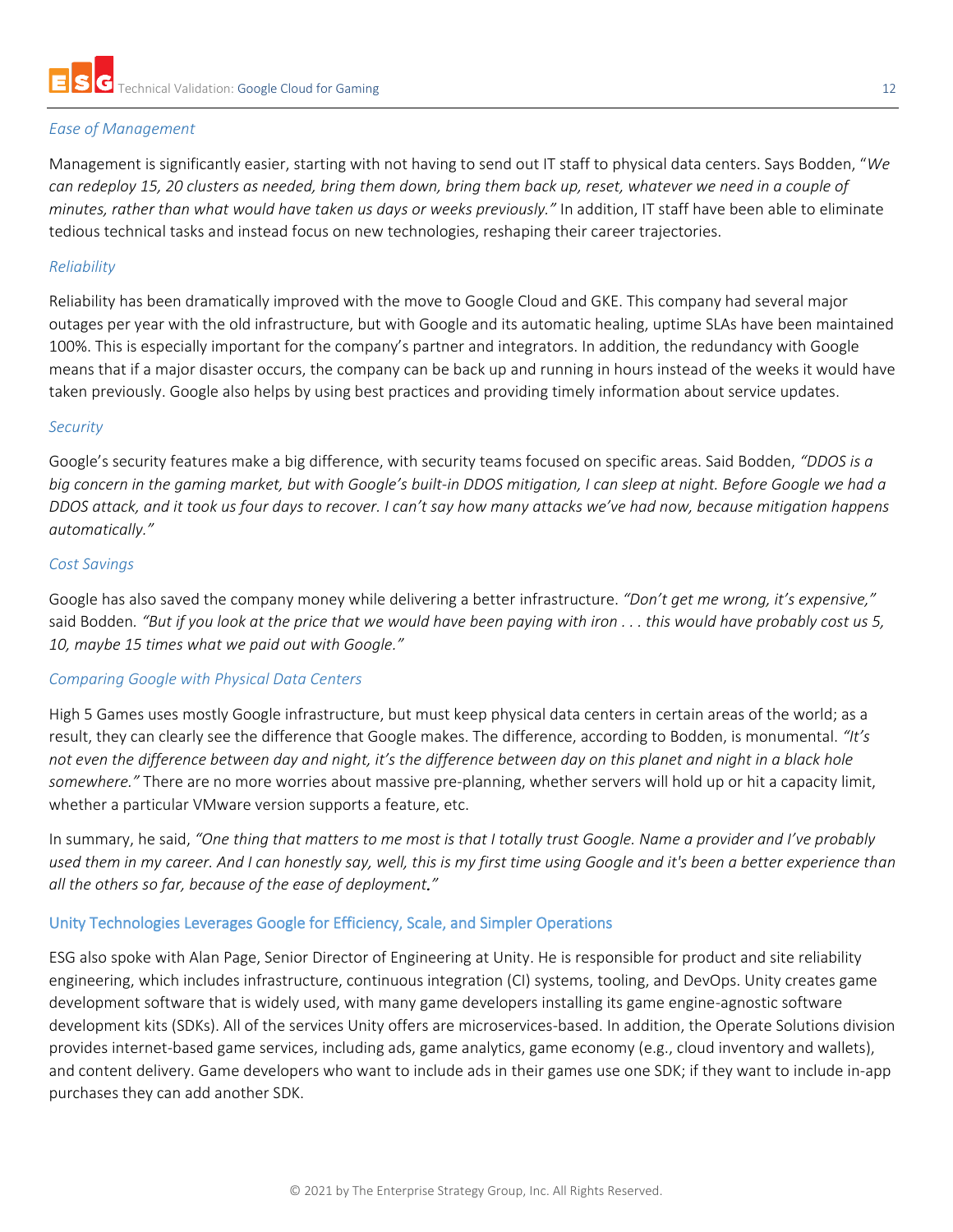#### *Life is Better with Google Cloud and GKE*

Google Cloud and GKE are the key Google technologies Unity uses, supporting 95% of Unity services; Google Cloud is now the default for new projects. The company has a large investment in Google infrastructure, with 10,000 VM instances and 1,500 GPUs for predictive analytics often running at once. Before Google, the company had an internally built container orchestration system, but *"Moving to GKE has made our life much, much better,"* said Page. He commented that GKE has many more features and is more efficient than their home-grown orchestrator.

#### *Autoscaling for Critical Business Processes*

The biggest part of the business is advertising. Said Page about ads, "*Everything comes through the same pipeline, and we use autoscaling liberally. Our business scales up a lot on weekends and holidays—and the first few months of pandemics when people are home more often. We rely on Google's autoscaling to scale up and down as needed. Google's services expand to handle our load."* The company uses Google Cloud PubSub and Dataflow to ingest ad events, which are critical to revenue. The notifications that come from advertising include installation and actual game play; these notifications drive revenue for advertisers and for Unity. The company also uses Big Query, Spanner, Looker, and Cloud Armor.

#### *Fast, Agile Development*

Unity enjoys huge benefits from using Google, starting with not having to manage infrastructure and container orchestration. A big benefit is the ability to move as quickly as they want. *"We are able to move a lot faster with GKE*," said Page. *"Our teams are pretty agile, and some of our services have to be able to deploy comfortably and safely 20 times a*  day. We have had microservices go from idea to deployment with monitoring, alerting, and load balancing in a day – it's *seamless to get up and running and do something significant. We trust the [Google] infrastructure."* The company has now standardized the way they deploy projects with autoscaling, enabling new services to be deployed much faster. In addition, the ability to apply committed usage discounts across the entire account has resulted in significant discounts, a key benefit of consolidating in the Google Cloud.

#### *Reliability and Proactive Assistance*

Unity appreciates the many ways that Google keeps Google Cloud and GKE infrastructure up and running, including self-healing, security updates, and best practices, etc. Unity has weekly meetings with his Google team, and Page feels well informed without having to search for information about what's changing in Google Cloud. Recently, Google approached him about proactively reviewing Unity's architecture to understand how to better support the business; Google has also reached out with little bits of advice, like how to increase efficiency, or how to better use TensorFlow for modeling. *"I have become reliant on them. I feel very comfortable and safe with them highlighting what I should be worried about. They proactively let me know about deprecating a logging API, providing the exact* 

*"Google has been really easy to work with. The Google folks have been really good partners and helped us move to GKE. I forget they're not part of our company sometimes, they are so closely aligned with us, helping us out, and even being proactive."*

*- Alan Page, Unity* 

*directions to migrate to something newer. They are committed to ensuring that nothing they do causes any problems for us. So, when my CFO asks if we really need premium support, I say 'hell yeah!'"* 

#### *Comparison with Physical Infrastructure*

A small percentage of operations requires physical data centers, and the difference is significant. These data centers require teams of six to eight people dedicated to maintaining infrastructure. *"It's a chunk of their time keeping those things up and running. They just had to do an Ubuntu upgrade, and that's just stuff we don't have to deal with anymore,"* said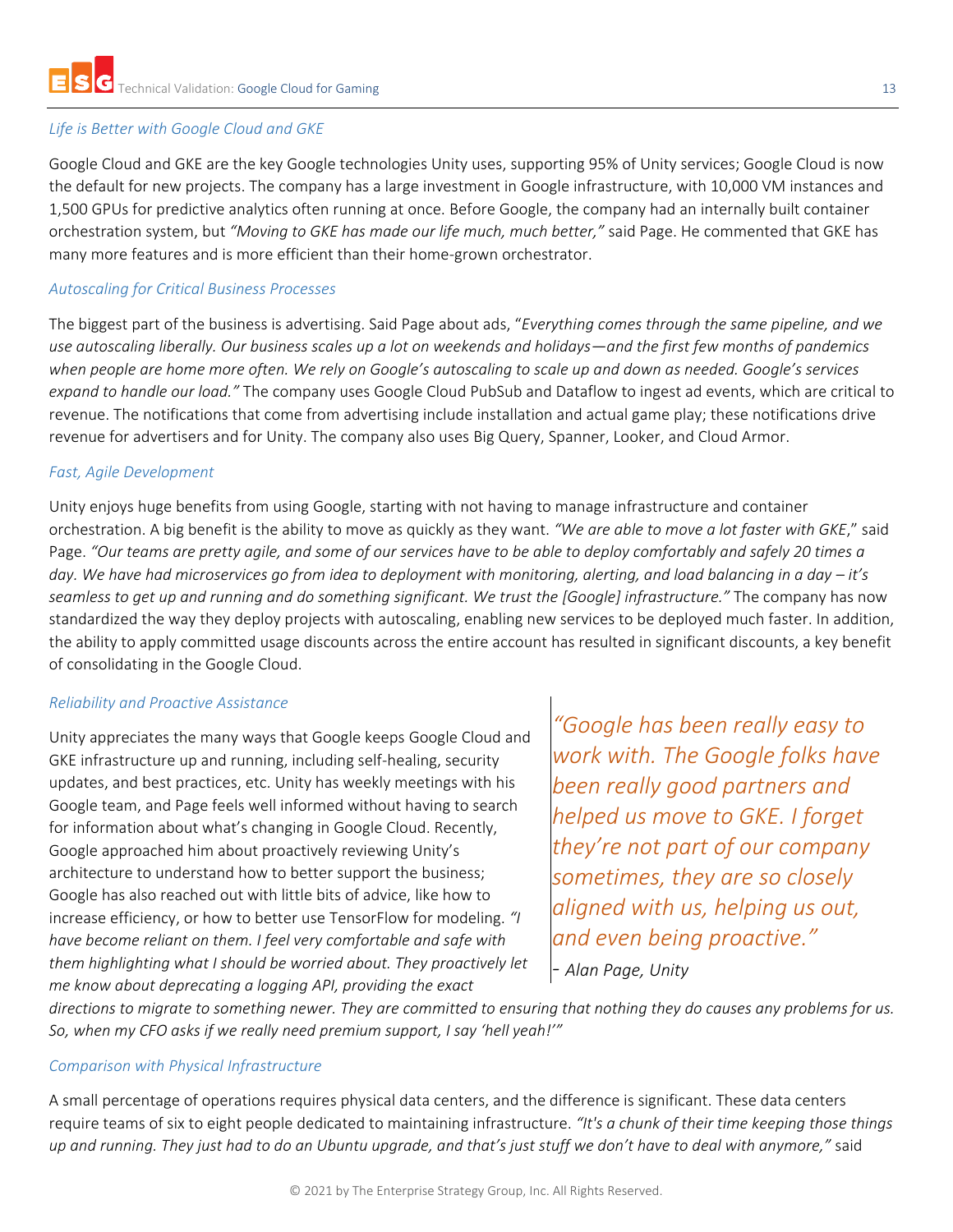Page. He continued, "You have to look at total cost of ownership between bare metal and cloud. It can be more efficient, *more scalable, and easier to maintain in the cloud."*

# <span id="page-13-0"></span>**The Bigger Truth**

Gaming is a huge business around the world; by some estimates, gamers make up a quarter of the world's population. Today's technologies have made the gaming experience much faster, more real, and more interactive for users, while creating huge revenue opportunities for game companies.

But delivering the level of experience gamers expect today demands a lot of infrastructure, constant feature additions and updates, and the highest levels of scalability, reliability, and security. Container and microservice architectures speed development and deployment, but this architecture is challenging to create and maintain.

Google offers secure, reliable, scalable infrastructure solutions for gaming, especially with Google Cloud and Google Kubernetes Engine. By removing the burden of building, operating, and supporting on-premises infrastructure, Google lets gaming companies focus on what they do best—creating exciting games—instead of on managing infrastructure.

From a demonstration, ESG validated:

- The ease and speed of deploying and scaling a gaming infrastructure with resources in the U.S., the Netherlands, and Japan, using Google Cloud, GKE, Google Cloud Game Server, and Agones.
- In about eight minutes, more than 8,000 VMs were created in the three regions, with the ability to support one million players.
- Automatic scaling of Spanner, which added nodes without sharding to handle more than 83,000 concurrent requests.
- Automatic scaling of BigQuery, which wrote more than 800,000 rows per second as thousands of game servers inserted data.

ESG also spoke with two gaming customers who heaped praise on Google for simplifying management of their gaming infrastructures, reducing costs compared with bare metal, and enabling the scale, reliability, security, and performance that their customers demand. The quotes below give you an idea of their results.

- "With physical data centers, it can take months to provision the hardware, get the network installed, and bring up the facility; with Google, my team has brought up a whole region of the world in 12 hours. That gives us access to hundreds of millions of potential new customers."
- "Google has been really easy to work with. The Google folks have been really good partners and helped us move to GKE. I forget they're not part of our company sometimes, they are so closely aligned with us, helping us out, and even being proactive."

The cloud may not be the right solution for every customer. But if you are looking for a way to increase security, scalability, reliability, and performance for your game customers, ESG recommends taking a good look at Google Cloud solutions. Investigate the features and the total cost of ownership, and you may just be able to focus on your games and let Google handle the infrastructure.